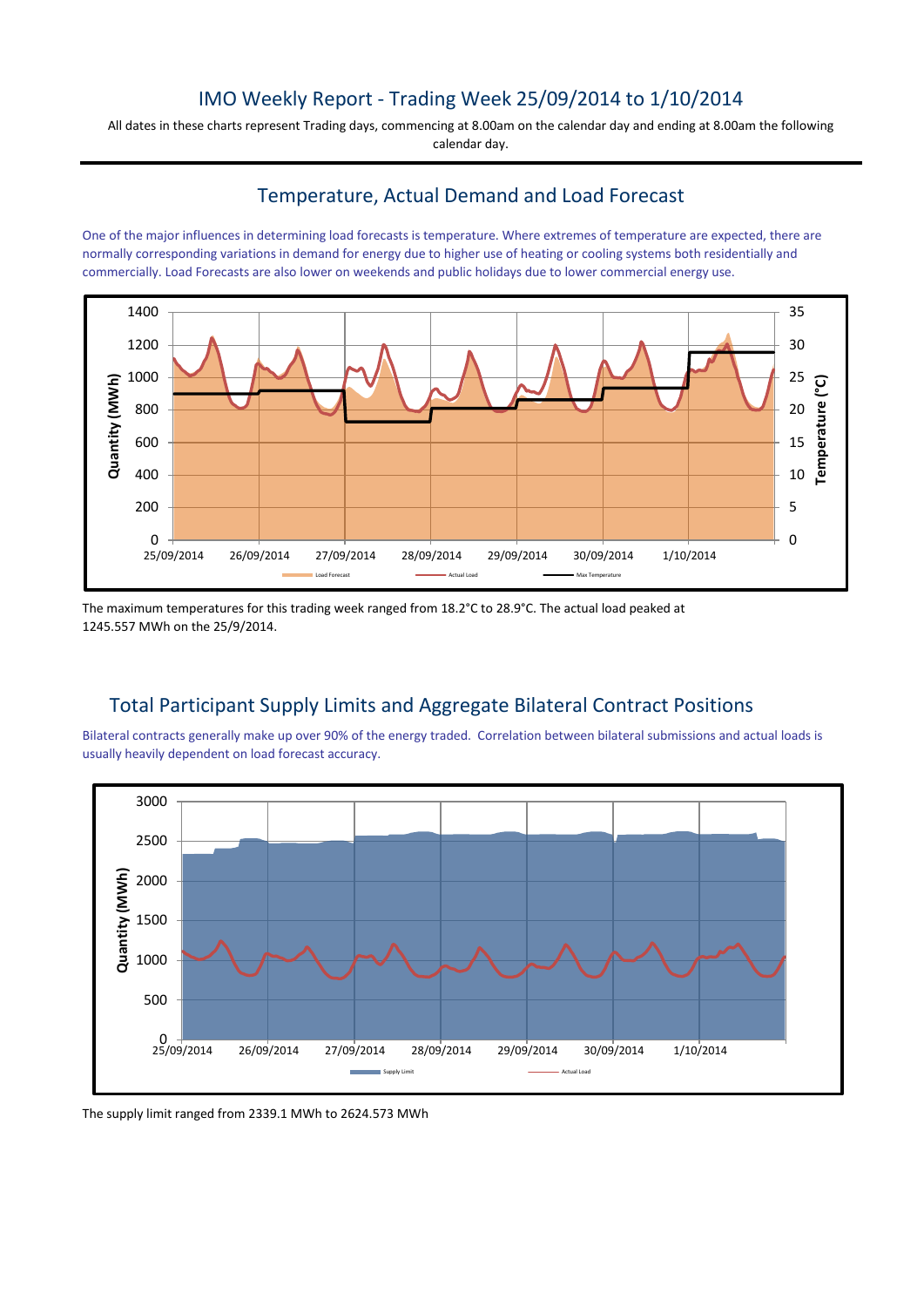#### Net Balancing Market Trades

Bilateral contracts and STEM trading are generally based on the forecast energy requirements of Participants. When the forecast requirements are higher or lower than the actual requirements for a day, this Market energy must be bought and sold in the balancing mechanism. This graph shows the estimated net balancing trades.



The majority of the balancing activity this week occurred within Balancing Demand. The maximum balancing demand for the week reached 179.775 MWh on the 27/9/2014. The maximum balancing supply for the week reached -146.268 MWh on the 29/9/2012.

# Total Traded Energy

This chart represents a comparison between the total net energy that is traded in Bilateral Contracts, the STEM and the balancing mechanism. Balancing Supply represents cases in which the total contract position is greater than the demand and customers must supply energy back to balancing. Balancing Demand represents cases in which the total contract position is less than the demand and customers must purchase energy from balancing.



Total balancing supply equalled -5399.314 MWh whereas total balancing demand equalled 11107.304 MWh. The Total STEM Traded quantity was 16884.91 MWh, with the STEM Clearing Quantity ranging between 23.329 MWh and 125.417 MWh.